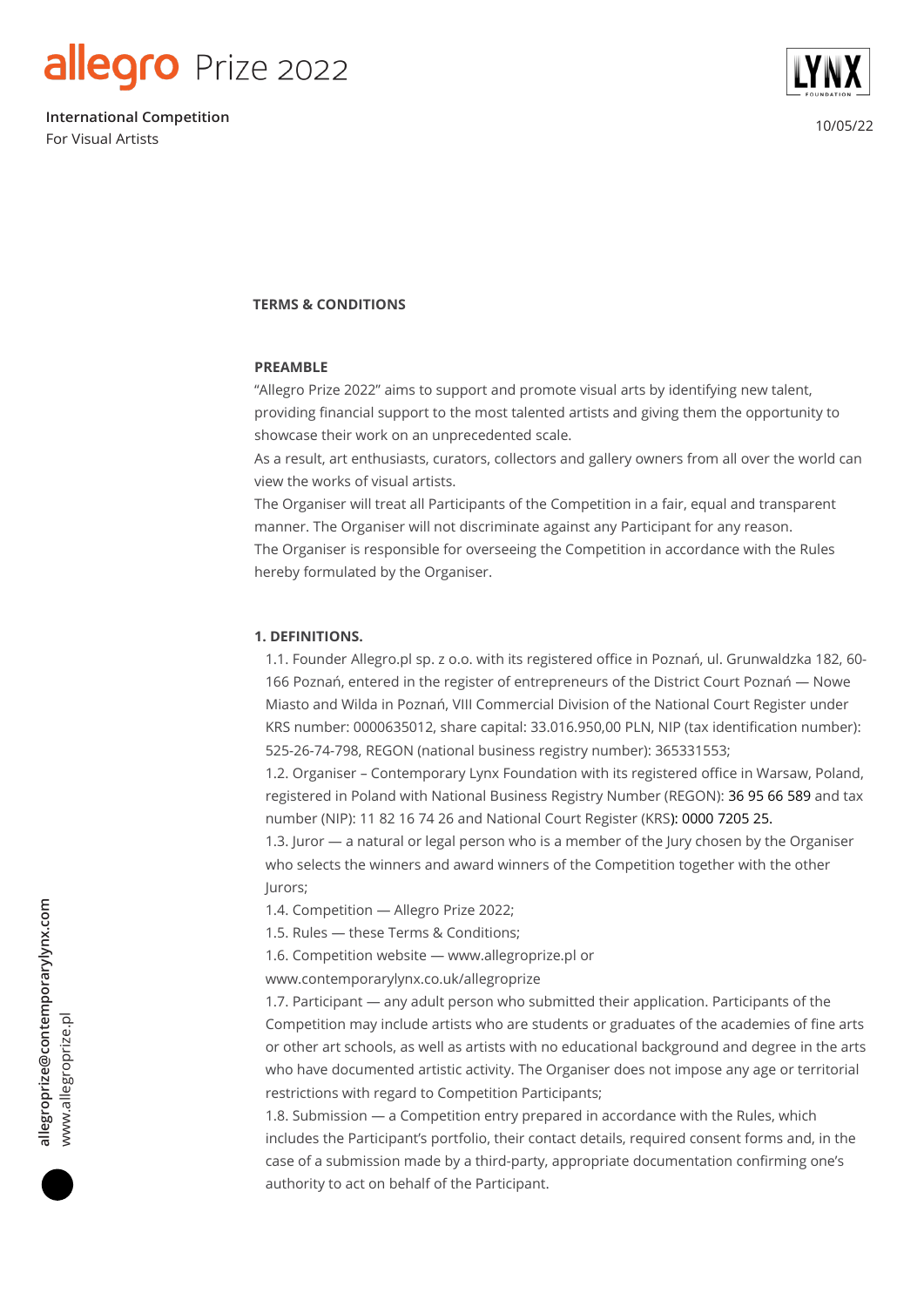10/05/22 **International Competition** For Visual Artists



### **2. SUBMISSION.**

2.1. The Participant makes a Submission either by completing the form and attaching the required documentation on the Competition Website or by sending the Submission via email to allegroprize@contemporarylynx.com with the subject line 'ALLEGRO PRIZE 2022\_SUBMISSION.'

2.2. The Participant shall not send their Submission through both channels unless the Organiser provides their explicit consent for them to do so.

2.3. The Submission sent via the form shall include:

2.3.1. Filled-out fields concerning the Participant's personal information, i.e. full name, city, country, phone number and the Participant's e-mail address;

2.3.2. Attached file with the Participant's portfolio which meets the requirements specified below;

2.3.3. In the case of a Submission made by a third party, a statement of the Participant's authority to act on behalf of the Participant and a statement of the Participant confirming that the artist has agreed to participate in the Competition (ticked checkbox).

Furthermore, the third party enrolling the Participant is obliged to forward the information clause to the Participant without undue delay;

2.3.4. Consents, the granting of which is voluntary, but at the same time necessary for the acceptance of the Submission. The consents refer to one's acceptance of the Terms and Conditions (ticked checkbox);

2.3.5. Consents that are voluntary and are not necessary for the Submission to be deemed as placed correctly (ticked checkbox).

2.3.6. The Submission is confirmed by pressing the button called 'Submit' that delivers the Submission to the Organiser.

2.4. Submission by e-mail:

2.4.1. The e-mail with the Submission shall contain the following personal information of the Participant: full name, city, country, phone number and the Participant's e-mail address.

2.4.2. The following documents shall be attached to the e-mail:

a) A file with the Participant's portfolio which meets the requirements specified below; b) A file containing a scan of the signed acceptance of the Terms & Conditions, as well as the optional consent to receive commercial information (file titled '**[Artist's Consent](https://contemporarylynx.co.uk/wp-content/uploads/2022/05/Artists-Consent-1.pdf)**' can be downloaded from the Competition Website);

c) In the case of a Submission made by a third party, also a file containing a scan of the signed acceptance of the Terms & Conditions, documentation confirming the third party's statement of authority to act on behalf of the Participant and the Participant's or artist's statement that the artist has agreed to participate in the Competition (file titled ' **[3rd](https://contemporarylynx.co.uk/wp-content/uploads/2022/05/3rd-Party-Statement-2.pdf)** [Party Statement](https://contemporarylynx.co.uk/wp-content/uploads/2022/05/3rd-Party-Statement-2.pdf)' can be downloaded from the Competition Website), as well as a scan

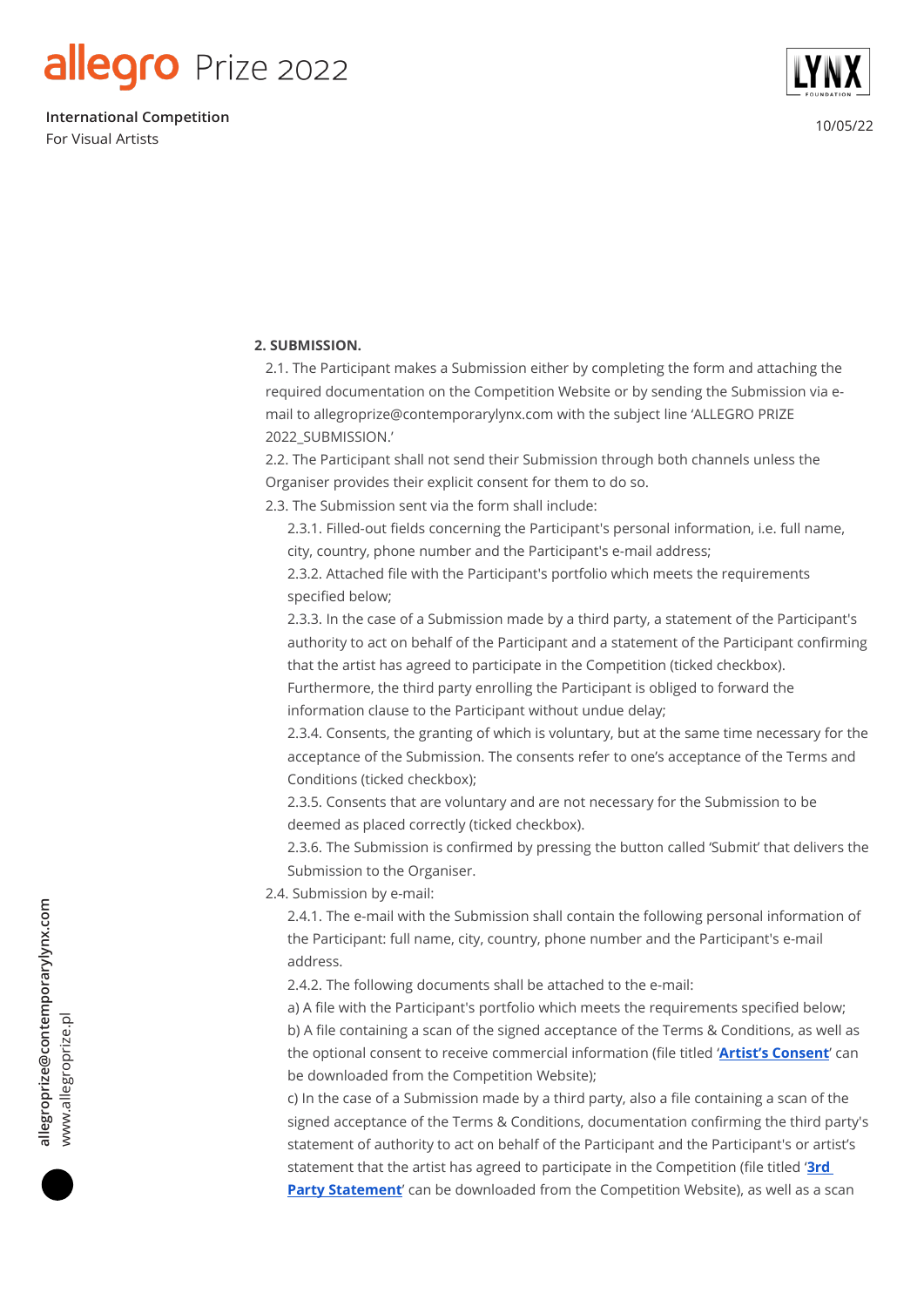10/05/22 **International Competition** For Visual Artists



of the optional consent to receive commercial information. Furthermore, the third party enrolling the Participant is obliged to forward the information clause to the Participant without undue delay;

d) Files containing a photograph of the abovementioned signed documents will also be accepted provided that they are deemed legible solely by the Organiser;

2.4.3. The required documents referred to above are available for download on the Competition Website.

2.4.4. In the event of errors in the Submission, the Organiser, in its sole discretion, may contact the Participant with information about any errors that prevent or impede the assessment of the Submission and may give the Participant additional time to amend the Submission.

2.4.5. Participants who are qualified for Stage II are obliged to send the Organiser their correspondence address and photographs within 4 business days after receiving information that their Submission has been qualified for Stage II of the Competition.

2.5. Participation in the Competition is free of charge.

#### **3. PORTFOLIO.**

3.1. The portfolio should meet the following general requirements:

3.1.1. The works included in the portfolio shall solely constitute a manifestation of the Participant's creative activity. Any work which was not created by the Participant shall not be included in the portfolio. If the portfolio does contain any work that is not a manifestation of the Participant's creative activity, the Participant will be excluded from the Competition. In the case of co-authored works, Submission into the Competition can only take place with the prior consent of the work's other co-authors. By including such work in the portfolio, the Participant declares that such consent has been given by its other co-authors.

3.1.2. **The portfolio shall contain at least 3 works of the Participant and no more than 30 works in total.**

3.1.3. The portfolio file shall contain a short descriptive biography of the Participant in English language (maximum 5-6 sentences) which will include: details of their education, artistic activities and a list of major exhibitions, scholarships and art residencies. A biography shall not be submitted in the form of a separate document.

3.1.4. The portfolio file shall contain reproductions of works, i.e. photographic documentation of one's pieces.

3.1.5. The portfolio file shall contain descriptions of works, information about the technique and the Participant's comments on their nature.

3.1.6. The portfolio file may also contain links to websites or videos. **The inclusion of faulty or disabled links may result in the situation when some submitted works, especially multimedia, will not be viewed by the jury members due to a technical**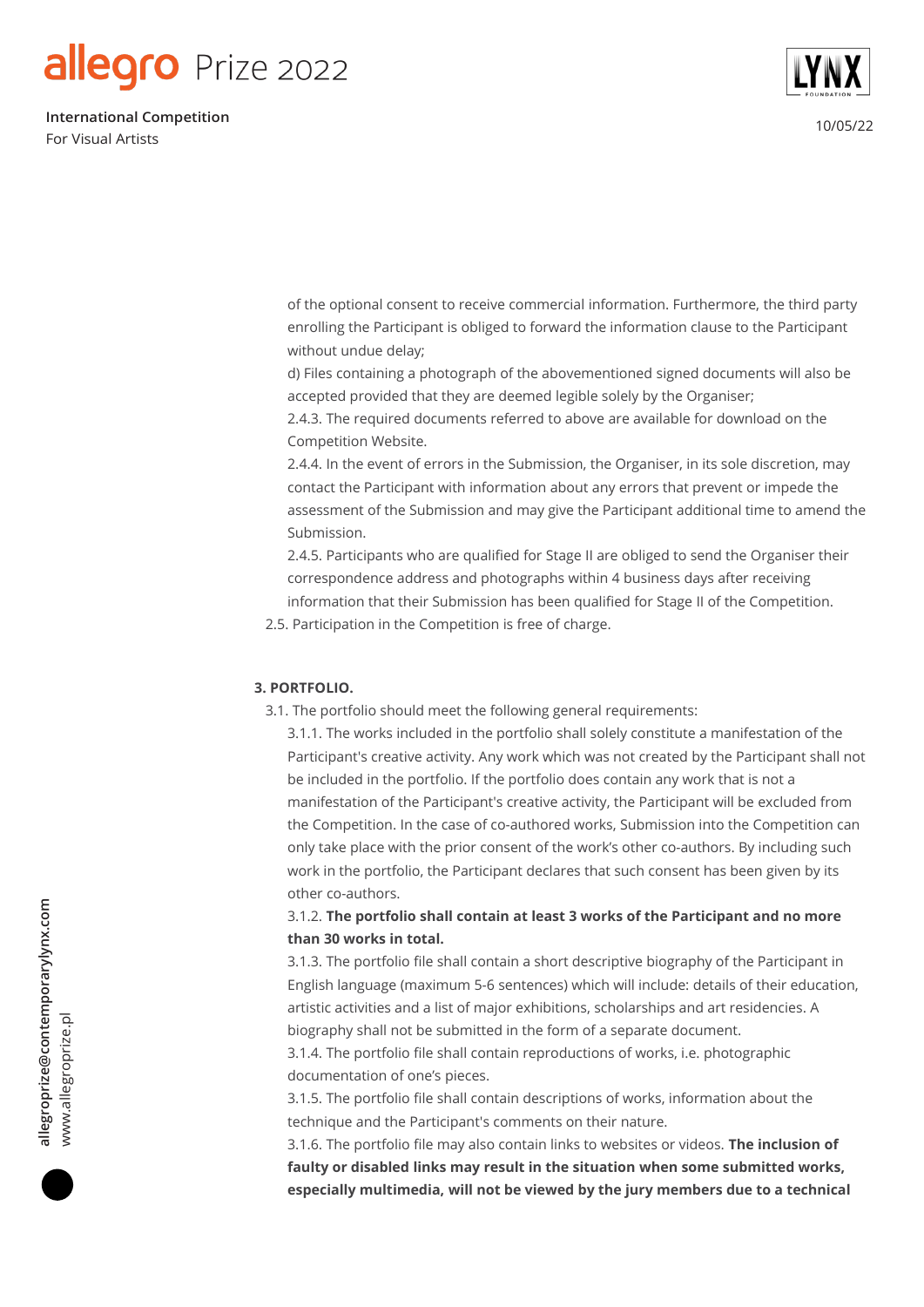10/05/22 **International Competition** For Visual Artists



#### **error.**

3.2. Technical requirements:

3.2.1. The entire portfolio mentioned above shall be submitted **as a single file with a .pdf extension.**

3.2.2. **The size of the portfolio file shall be under 10MB. The number of pages within the portfolio file shall not exceed 30 pages in total.**

3.2.3. The file shall be named according to the following template:

first name\_surname\_portfolio.

3.3. Any portfolio which fails to meet either of the criteria specified in point 3.1 or 3.2 of the Competition Rules, and especially any portfolios submitted solely in the form of a website link, will be rejected outright by the Organiser.

#### **4. COMPETITION STAGES.**

- 4.1. The Competition consists of the following stages:
	- 4.1.1. Submission of competition entries as specified above.
	- 4.1.2. Stage I:

a) An initial selection of the submitted entries which involves a subjective evaluation of the Submissions by the jury members based on their knowledge, experience and achievements in the arts.

b) The jury selects 30 Submissions that will qualify for Stage II specified below.

c) The decision to qualify the Participant for Stage II is binding and final and is not subject to an appeal.

d) The jury members of Stage I include representatives of the Organiser and the Founder. Furthermore, the selection process at Stage I of the Competition shall be overseen by a party independent from the Organiser.

e) The shortlist of thirty selected artists will be posted on 10-15 November 2022 on the Organiser's and Founder's websites and their respective social media channels. In addition, this information may be published in the press, collaborating institutions or partners.

f) Participants whose Submissions have been shortlisted will be informed individually of that fact via e-mail.

4.1.3. Stage II:

a) The selection of winners and award winners of the Competition: three equal Main Awards for the winners of the Competition, one Audience Award and ten honorary mentions (referred to as 'award winners');

b) The selection of winners and award winners is based on a subjective evaluation of the Submissions by the jury members based on their knowledge, experience and their artistic achievements or achievements in the visual arts. The Audience Award will be awarded by the competition's audience in the form of a public vote on the basis of the list of artists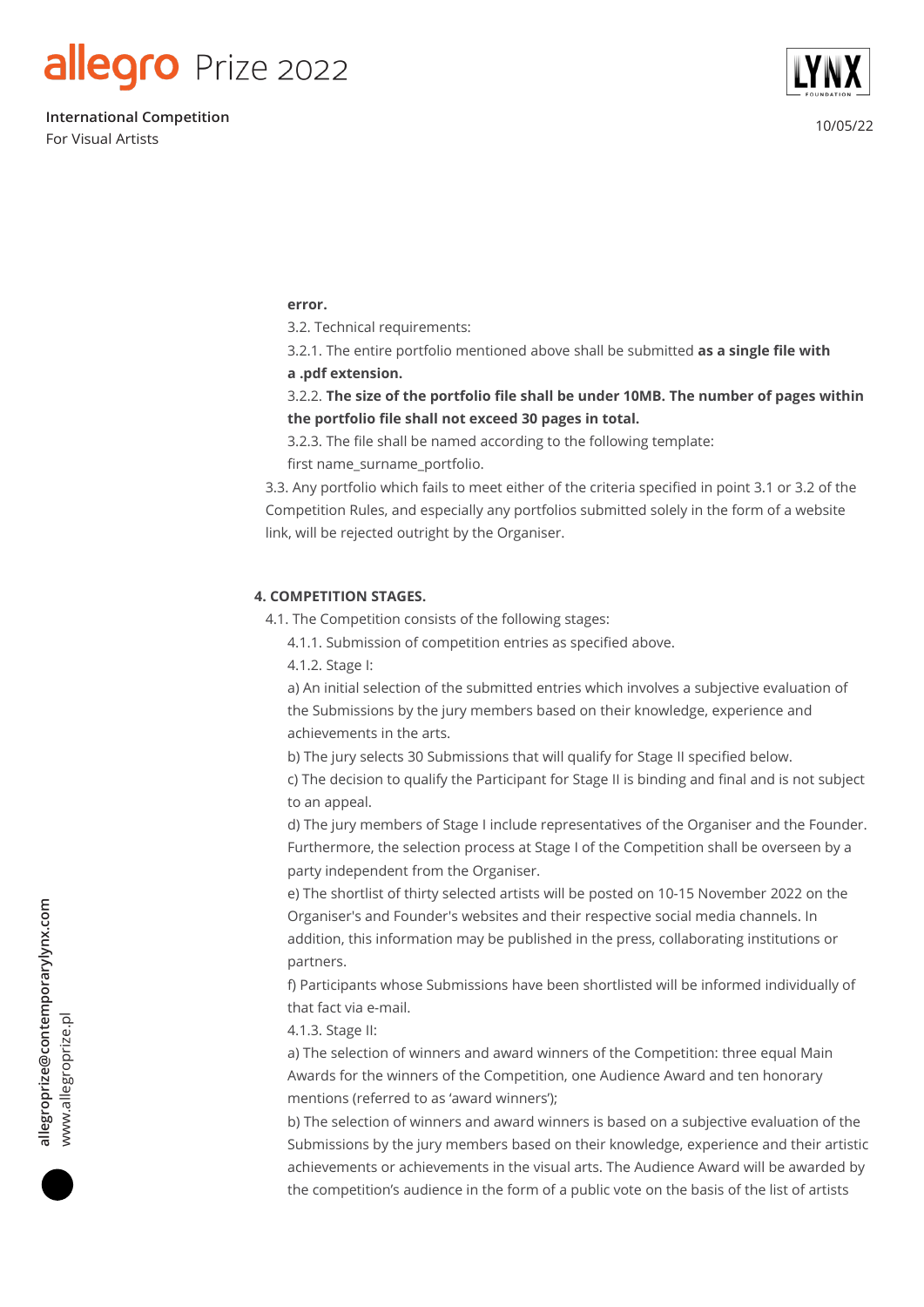10/05/22 **International Competition** For Visual Artists



qualified for 2nd Stage, and published on the competition's website. Voting will be held from 16 November to 1 December 2022.

c) The jury of Stage II of the Competition is composed of Dorian Batycka, Joanna Kamm, Ksenia Malykh, Anja Rubik, Slavs & Tatars, Karolina Miszczak, Dobromiła Błaszczyk and Sylwia Krasoń;

d) The decision on the selection of the winners and award winners is binding and final and is not subject to any complaint;

e) The list of winners and award winners of the Competition will be published on the Organiser's and Founder's websites and respective social media channels. In addition, this information may be published in the press, collaborating institutions or partners; f) The Participants who are the winners and award winners of the Competition will be informed of that fact individually via e-mail.

#### **5. COMPETITION DATES.**

5.1. The competition starts on 11 May 2022.

5.2. Deadline for submission of entries: 27 September 2022 (CET), whereby the time of delivery of the Submission on the Organiser's server is deemed decisive, not the time of dispatch. Submissions received after this deadline will not be taken into consideration. 5.3. Completion of Stage I and announcement of the list of Participant eligible for Stage II of the Competition: 10-15 November 2022.

5.4. End of the voting for the Audience Award: 1 December 2022.

5.5. Completion of Stage II and announcement of the list of winners and award winners of the Competition: 6 December 2022.

#### **6. AWARDS.**

6.1. Stage I — the award for qualifying for Stage I of the Competition is a copy of the Contemporary Lynx Magazine delivered to a designated address. 6.2. Stage II:

a) 3 Main Awards: For each of the three winners: 25,000.00 gross PLN (75,000.00 gross PLN in total), an article written by the editors of Contemporary Lynx featured in the Contemporary Lynx Magazine 1(19)2023 or 2(20)2023, and on the Founder's website. The organiser will also provide an annual subscription of the printed edition of the Contemporary Lynx Magazine delivered to a designated address.

b) Audience Award: 5.000.00 gross PLN, interview in Contemporary Lynx Magazine Weekly Online with information about the publication in the newsletter; using social media (Facebook, Instagram, Twitter, Pinterest). The organiser will also provide an annual subscription of the printed edition of the Contemporary Lynx Magazine delivered to a designated address.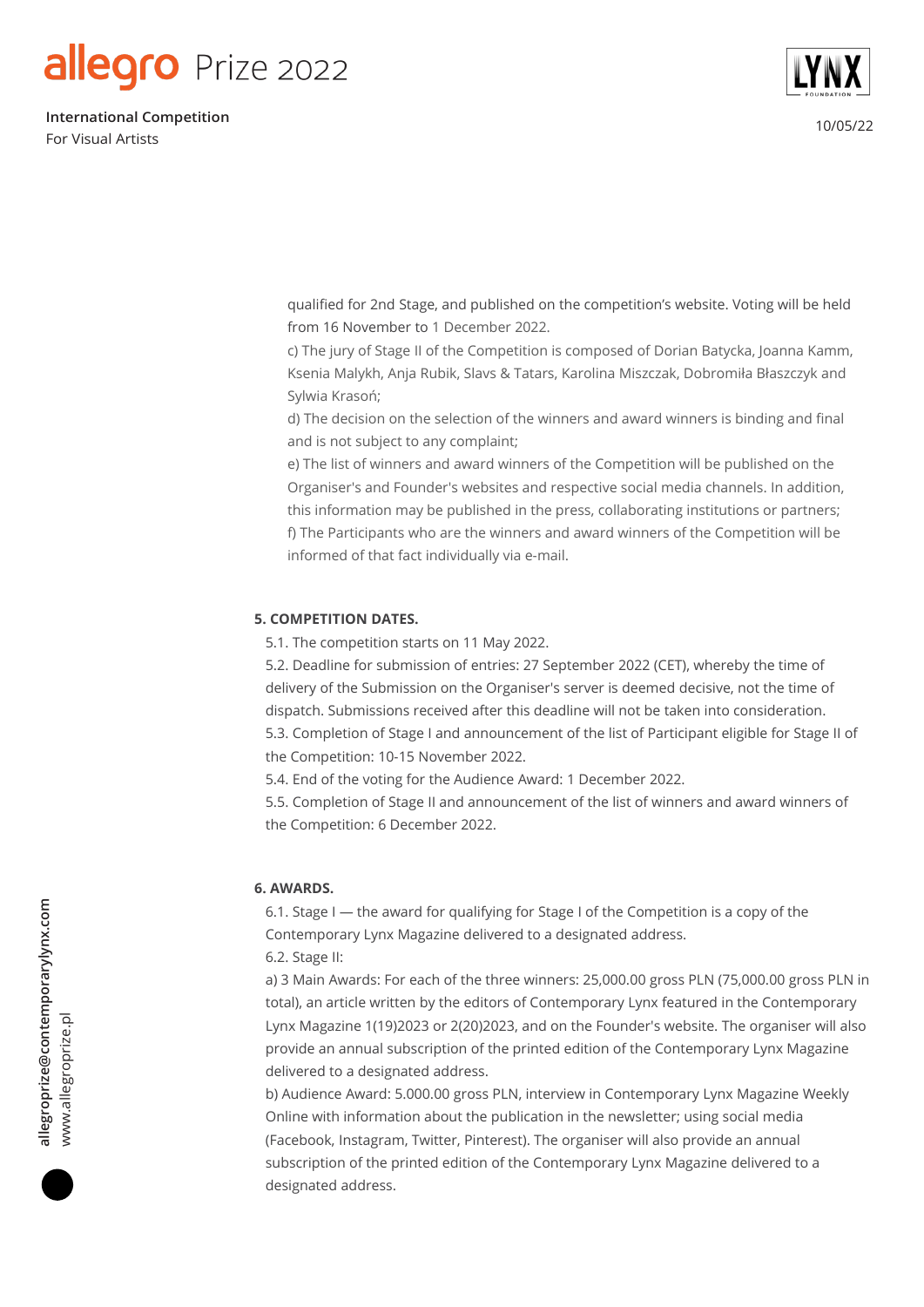10/05/22 **International Competition** For Visual Artists



c) Award for 10 laureates: 10 distinctions: publication of the winners' works selected by the Organiser in the Contemporary Lynx Weekly Online and on the Founder's website with information about the publication in the newsletter; using social media (Facebook, Instagram, Twitter, Pinterest). The organiser will also provide an annual subscription of the printed edition of the Contemporary Lynx Magazine delivered to a designated address. d) Bonus: Shortlisted artists will receive a copy of the current edition of Contemporary Lynx Magazine delivered to o a designated address.

6.3. The awards are funded by Allegro.pl sp. z o.o. The cash prizes will be paid by the Organiser on behalf of the Founder.

6.4. In order to issue the cash prizes specified in point 6.2. a), b) and c) of the Terms & Conditions, the Organiser shall contact the winners within 30 days of the announcement of the results of Stage II in order to discuss the manner of handing over the prize. Cash prizes will only be issued by bank transfer to the bank account number provided by the winners. 6.5. If the obligation arises to settle the flat-rate income tax on the prizes awarded in the Allegro Prize Competition the tax will be settled by the Organiser who will deduct the tax sum from the total (gross) award value and settle the tax with the competent Tax Office. A prerequisite for the receipt of the prize is the provision of the winner's details required for the correct completion and the signature of the **[Award Acceptance Protocol](https://contemporarylynx.co.uk/wp-content/uploads/2022/05/ATTACHMENT-3_AWARD-ACCEPTANCE-REPORT.pdf)** for the purpose of personal income tax settlement (Attachment 1 — Award Acceptance Protocol). 6.6. The cash prizes will be paid within 30 days of the day on which the Organiser receives from the winner all the information necessary for making a wire transfer.

6.7. **Before receiving the prize, winners from abroad should provide a valid certificate of tax residency (issued not earlier than a year before its provided) to the organizer. This is due to the necessity to settle the tax liability resulting from awarding the prize with the application of a tax appropriate to the winner's country of residence, taking into account any agreements between countries regarding the avoidance of double taxation. If the winner fails to provide a certificate of tax residency, a 20% tax will be deducted from the award's worth.**

6.8. The Founder is the sponsor of the cash prizes. The Organiser is responsible for the payment of the cash prizes.

### **7. COPYRIGHT.**

7.1. The Participant, upon submitting their entry to the Competition, grants to the Organiser and Founder a non-exclusive license to the works included in the Submission, i.e. photographs of the author's works, pursuant to the Act of 4 February 1994 on Copyright and Related Rights (hereinafter referred to as the 'Act').

7.2. The licence is granted for an unlimited territorial area.

7.3. The licence is granted for an indefinite period of time.

7.4. By accepting the Terms & Conditions, the Participant declares that: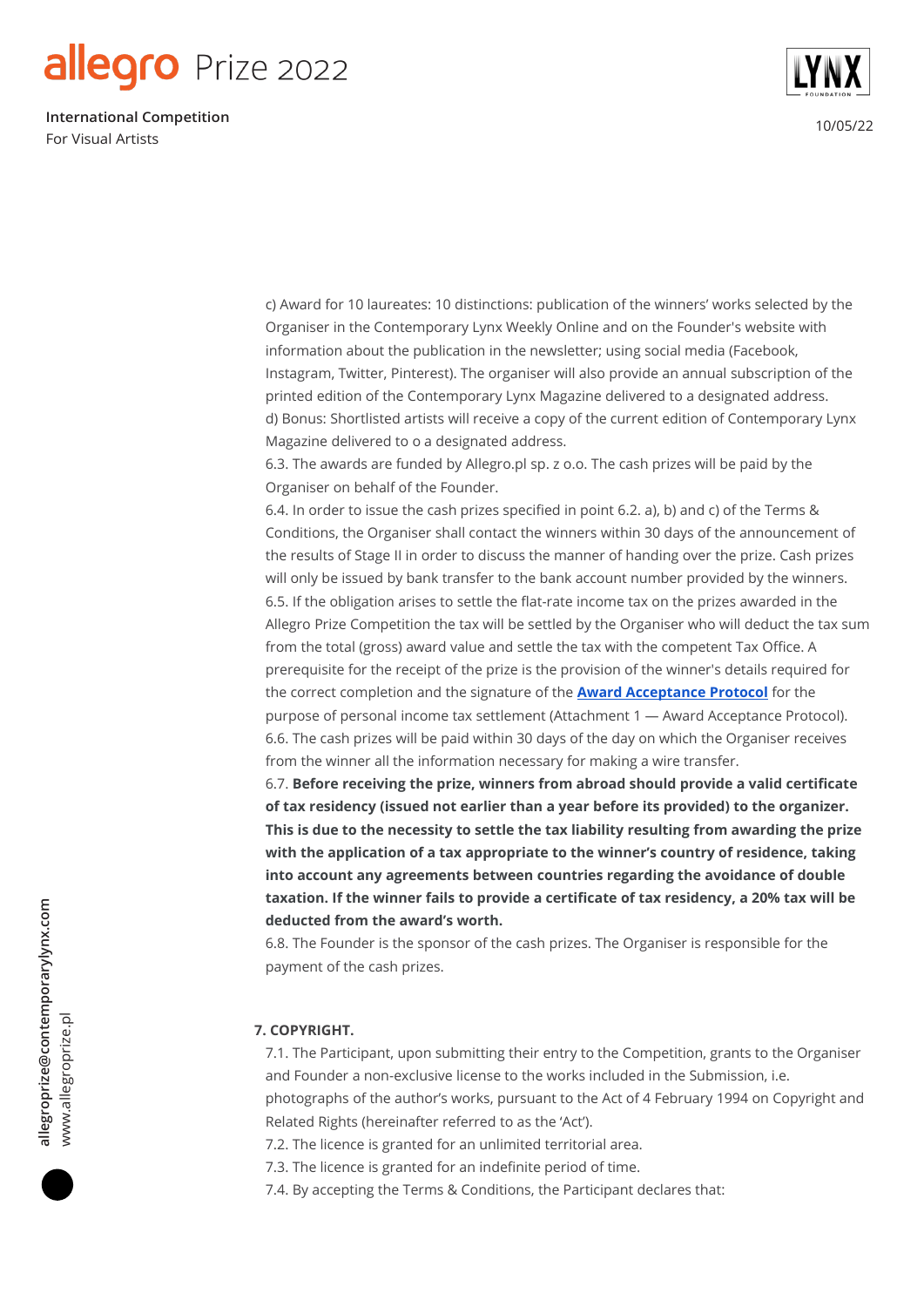10/05/22 **International Competition** For Visual Artists



7.4.1. They own the author's economic rights and are authorised to dispose of the works. 7.4.2. The works are not encumbered by third party rights.

7.4.3. In the case of works created with other persons, these persons have consented to the inclusion of the works in the Competition Submission and to the granting of this licence.

7.5. The licence is granted in the following fields of exploitation:

7.5.1. In terms of recording and multiplying the works — making copies using digital techniques in order to distribute the works to the Competition Jury, posting their photographs on the websites and social media profiles of the Organiser and the Founder, as well as in the press magazine published by the Organiser, with the sole aim to promote and provide information about the Competition.

7.5.2. Dissemination of works — entering works into computer memory, placing them in printed materials (press magazine published by the Organiser) and on the Internet, websites and social media profiles of the Organiser and the Founder, with the sole aim to promote and provide information about the Competition, as well as deliver the works to the Competition Jury.

7.6. The Participant takes full responsibility for infringement of third party rights. Should a third party assert claims against the Organiser and/or Founder, the Participant undertakes to indemnify the Organiser and/or Founder to the fullest extent permitted by law. Upon receipt of notification of a claim, the Participant shall, if possible, join the pending dispute or settlement negotiations and, in the event that the claim is recognised by a court in a final judgment, reimburse the Organiser and/or the Founder for any penalties or damages imposed in relation to the infringement of third party rights. In the event of a settlement, the Participant shall reimburse the Organiser and/or the Founder for the amount agreed in the settlement.

7.7. The works will not be used for any purpose other than the ones mentioned in the Terms & Conditions.

7.8. In particular, all winning entries will be published on the Founder's and Organiser's websites.

7.9. Each Submission becomes part of the archived online 'catalogue' of the Competition accessible only to the Organiser. It can be removed at a later date upon the Participant's request.

7.10. Any use of the works included in the Submission that is not covered by the licence will be consulted with the Participant.

#### **8. MEDIA OBLIGATIONS.**

8.1. The winner of the Competition is obliged to give an interview to the editor of Contemporary Lynx no later than 2 months after the results of Stage II are announced. 8.2. Within 2 months of the announcement of the results of Stage II, the winner undertakes